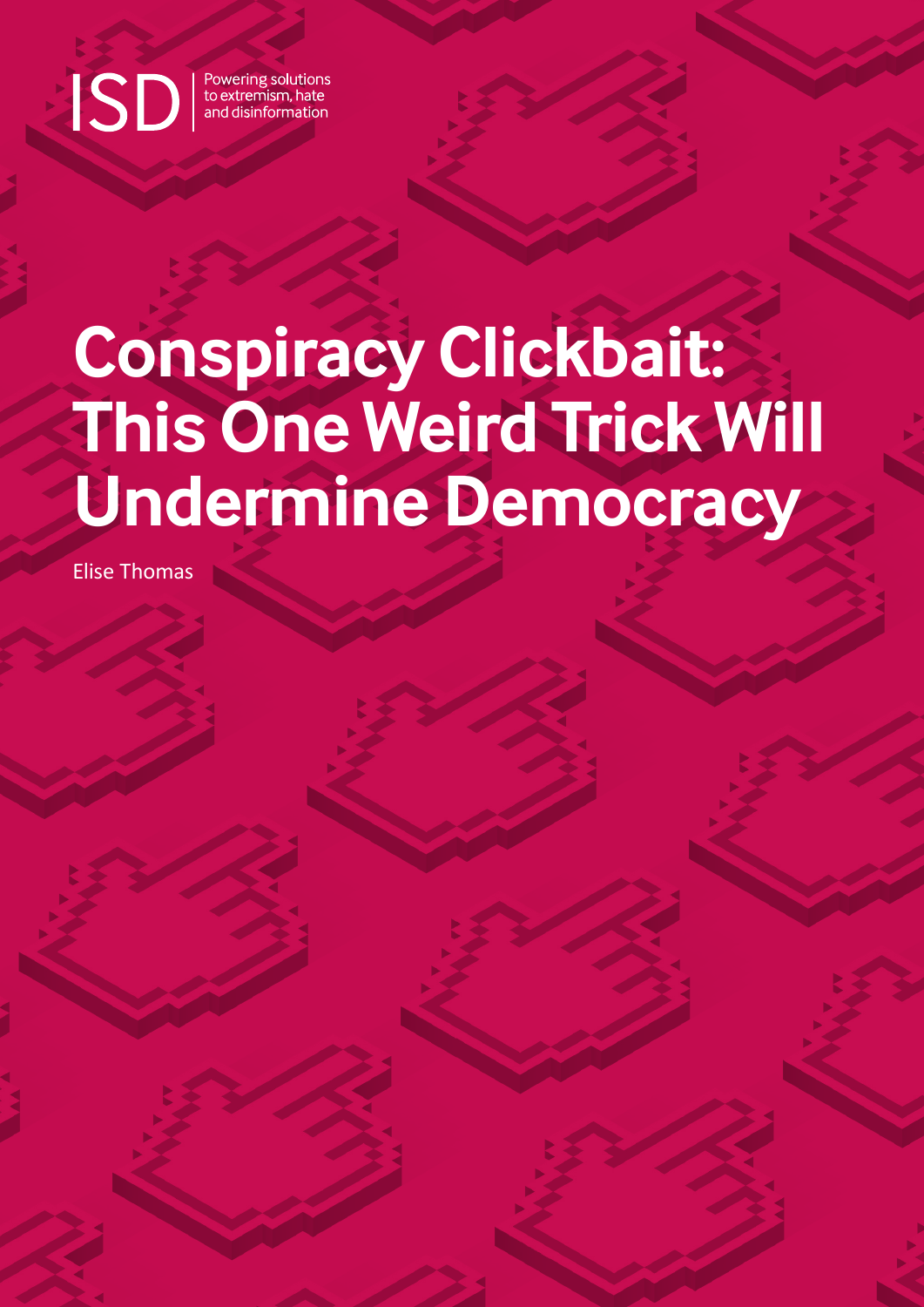### **About this publication**

In the field of disinformation and conspiracy theories, there has been a tendency for policymakers and practitioners to focus on state-linked operations and to overlook the role of commercially motivated networks. However, the rise of a global industry producing conspiracy clickbait for profit is likely to have significant implications.

This report explores three case studies of how networks linked to individuals in Vietnam are using QAnon conspiracy theories and US political disinformation to generate revenue. These case studies illustrate that although the motive may be commercial, the effect of such networks is to deepen political division and amplify conspiracy theories and disinformation. While each individual network may only have a small impact, the cumulative impact of many such networks around the world may be profound. This growing industry is disproportionately targeted at the US, and therefore should be of particular concern for US policymakers and practitioners.

### **About the author**

Elise Thomas is an OSINT Analyst at ISD, with a background in researching state-linked information operations, disinformation, conspiracy theories and the online dynamics of political movements. She also freelances as a journalist, and her work has appeared in Bellingcat, Foreign Policy, The Daily Beast, Wired and others. She is the author of [Recommended Reading:](https://www.isdglobal.org/isd-publications/recommended-reading-amazons-algorithms-conspiracy-theories-and-extremist-literature/)  [Amazon's algorithms](https://www.isdglobal.org/isd-publications/recommended-reading-amazons-algorithms-conspiracy-theories-and-extremist-literature/)[, conspiracy theories and extremist](https://www.isdglobal.org/isd-publications/recommended-reading-amazons-algorithms-conspiracy-theories-and-extremist-literature/)  [literature](https://www.isdglobal.org/isd-publications/recommended-reading-amazons-algorithms-conspiracy-theories-and-extremist-literature/) and [The Long Tail of Influence Operations:](https://www.isdglobal.org/isd-publications/the-long-tail-of-influence-operations-a-case-study-on-news-front/)  [A Case Study on News Front](https://www.isdglobal.org/isd-publications/the-long-tail-of-influence-operations-a-case-study-on-news-front/) and the co-author of [COVID-19 Disinformation Briefing No.4](https://www.isdglobal.org/isd-publications/covid-19-disinformation-briefing-no-4/).



Powering solutions to extremism, hate and disinformation

Beirut | Berlin | London | Paris | Washington DC

Copyright © Institute for Strategic Dialogue (2022). Institute for Strategic Dialogue (ISD) is a company limited by guarantee, registered office address PO Box 75769, London, SW1P 9ER. ISD is registered in England with company registration number 06581421 and registered charity number 1141069. All Rights Reserved.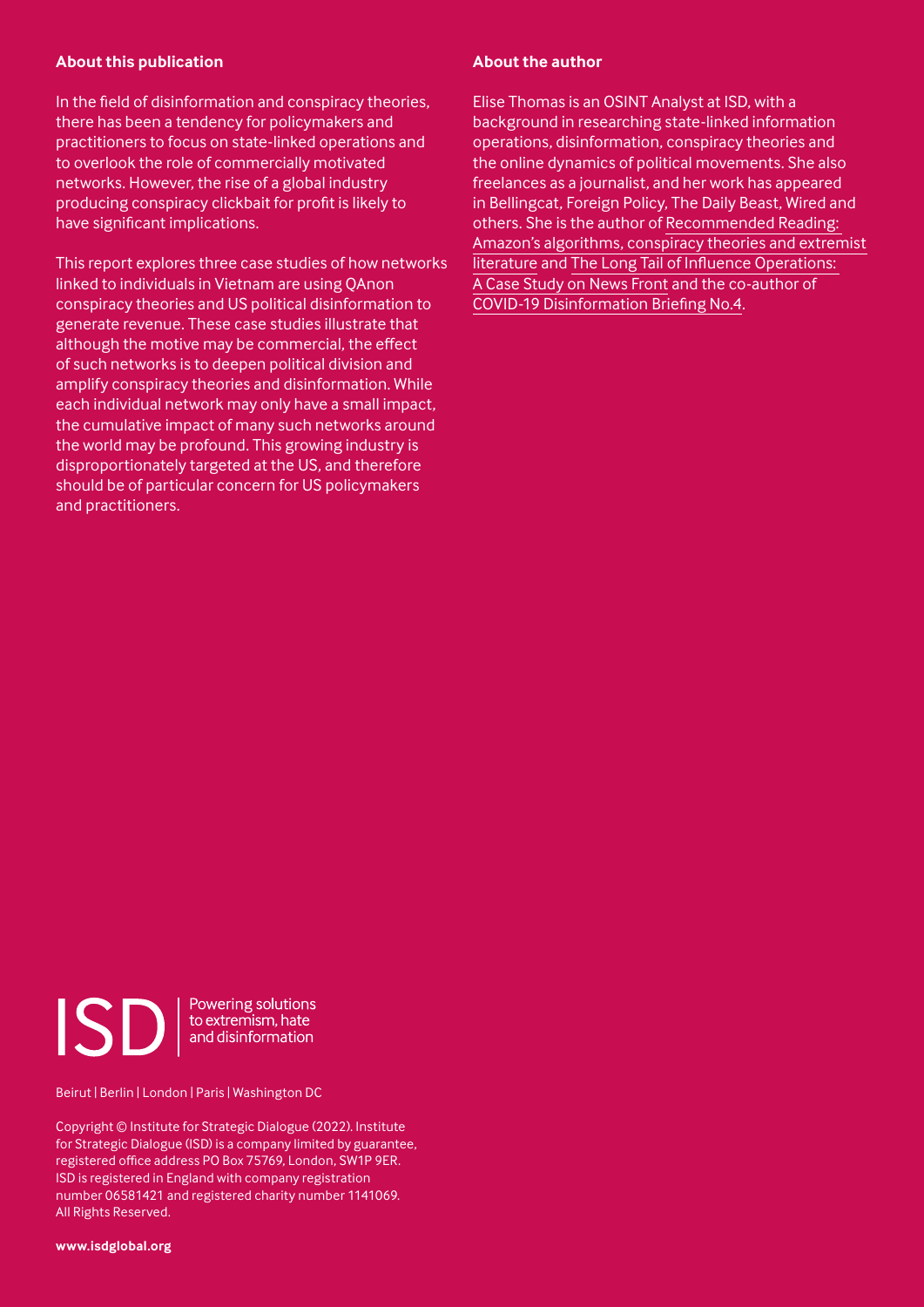### **Conspiracy Clickbait: Discussion Piece**

There is a growing global industry in clickbait conspiracy theories and disinformation, particularly targeting US audiences. While in the past much of the conversation around disinformation and online influence has focused on state-linked actors, profit-driven operations can have equal if not greater impact. The motive may be commercial, but the effect is political.

While not necessarily new – think for example of the infamous Macedonian fake news networks in 2016 – the proliferation of these once-niche operations into a global industry should be cause for concern.

This series has looked at three case studies of networks based in Vietnam which are using QAnon, Covid-19 conspiracy theories, disinformation and divisive political content to target US audiences in order to generate profit. The case studies illustrate the diversity of business models employed by commercially motivated actors. These networks appear to be generating substantial revenue for the people behind them, relative to average incomes in Vietnam. At the same time, the comments left by what appear to be genuine US social media users – which express political polarization and amplify conspiracy theories – demonstrate the political impact.

There has been a tendency to take commercial disinformation and influence operations less seriously than those linked to state-backed actors. This has been the case even where researchers have found statelinked operations are likely to have been extremely ineffective at influencing, or in some cases even reaching, their intended targets.<sup>1</sup>

By contrast and almost by definition, commercial operations are often successful at attracting significant audiences. If they're not successful at doing so, they don't make a profit and the operators move on to something else. Any sustained commercial operation is therefore likely to be reaching at least enough people to make it worthwhile for the operators.

While the frequent deletion of social media accounts makes it difficult to establish exactly how long the three networks in this series have been in operation, their persistence through these deletions is revealing in itself. The fact that they are willing to persevere in the face of repeated deletions and removals indicates that they are generating enough profit to make it worth the time, effort and resources.

That at least two of the networks appear to have pivoted from other content lines to promoting QAnon and other divisive or conspiratorial US political content is also revealing: it suggests a recognition that this sort of content is more likely to drive clicks and generate content than, say, nostalgic TV show content or cute animals. If this same calculation is made by a large number of commercial clickbait operators, the influx of commercially-driven QAnon and conspiracy content into social media platforms would be substantial and concerning.

This situation in which the role of state-linked actors is emphasized while the role of commercial actors is often underplayed bears similarities to the evolution of the ransomware industry. For many years, cybersecurity experts warned that ransomware was moving from a niche skillset into an increasingly low-skill and easily accessible global industry. Despite this, the looming risk was largely overlooked by many for years, in part because it was seen as coming from small-scale commercial operators who were thought of as being neither a major threat or a political concern.

With the benefit of hindsight, it seems abundantly clear that there was a failure to foresee the effects of scale. It's true that the impact of one small cybercrime outfit working out of a back room somewhere is likely to be limited, but when it becomes a thousand, or ten thousand small crews, the collective damage starts to add up significantly. The global cost of ransomware in 2021 is expected to exceed \$20 billion,<sup>2</sup> while the human cost in issues like delayed medical care are mounting.3 Although the motives are commercial, the flow-on impacts have been profoundly political, as the Colonial Pipeline ransomware attack illustrated clearly.4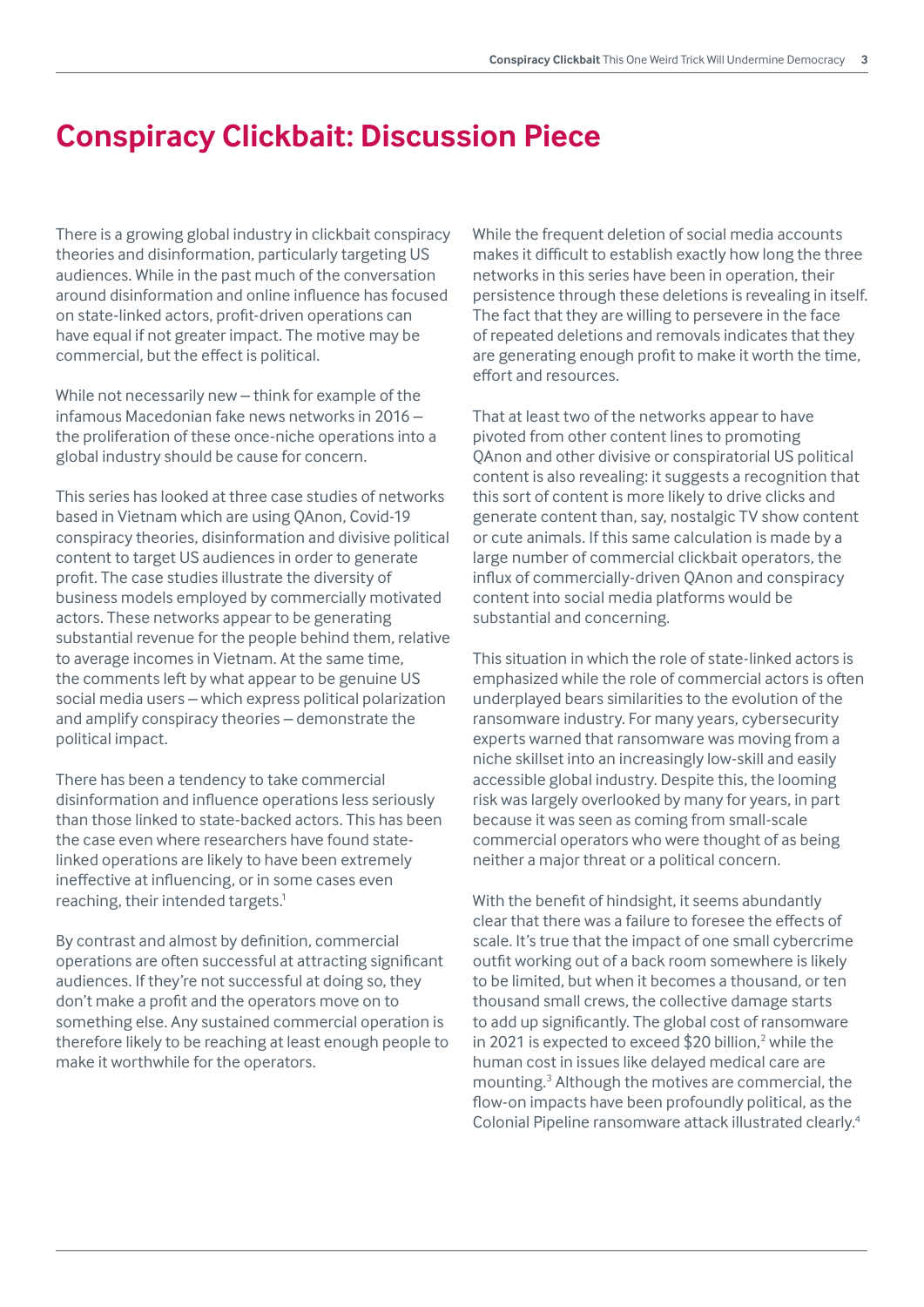While the contexts are obviously different, the experience with ransomware's evolution from niche skill to globalized industry holds useful lessons for policymakers as online disinformation makes the same transition.

For one, scale matters. Taken in isolation, each of the case studies in this series may reach only a few thousand to a few hundred thousand of people, and their impact may be as fleeting as a single video or post. However, when there are a thousand such networks, or ten thousand or more, everywhere from Nigeria to India to, famously, Macedonia,<sup>5</sup> collectively their reach may be many millions.

For another, there is a difference between political and commercially motivated actors which arguably may result in commercial operators on the whole being more impactful.

State-linked actors sometimes persist in doing the same thing over and over even when it's clearly ineffective at generating engagement. The incentives of the state-linked operators may be more aligned towards pleasing a political hierarchy or hitting KPIs set by their superiors (for example if KPIs are based on producing a certain volume of content, rather than generating engagement) than necessarily achieving a result.

Commercial operators, on the other hand, are strongly incentivized to generate engagement because that's how they make their money. If what they're doing isn't working, they will try new approaches until they find something that does work.

The profit motive explains why so much of this industry is focused on the US, despite the operators being located all over the world. A click from a user based in the US is often substantially more lucrative than a click from a user in a developing country. This means that, while all countries should be paying attention to the development of commercialized disinformation, it should be of particular concern for US policymakers.

This opportunistic, entrepreneurial approach also applies to the type of content it uses to attract users. Fundamentally these are clickbait businesses – and that should worry us.

Consider the way the clickbait industry has, through a steady process of testing and optimization, filled the internet with the cutest cats, or the wildest celebrity rumors, or the most relatable memes. The application of this process of optimization to QAnon conspiracy content, divisive and misleading political news or to public health misinformation is extremely concerning.

Commercial operators are seeking one thing: engagement they can monetize. Hate and outrage are major drivers of online engagement. Another concerning fact is that conspiracy theorists are often hyper-engaged users. Where a person might read one article about a celebrity affair and then carry on with their day, a conspiracy theorist may sit for hours burrowing down the rabbit-hole. This makes conspiracy content an extremely rich vein of engagement for commercial operators to tap.

In Case Study 1, the network appears to have made almost exactly this shift, moving from content about TV shows and cute animals to conspiracy theories like QAnon and divisive political content. This presumably reflects a calculation that there is simply more money to be made in the latter than the former.

As with the ransomware industry, it's important to recognize that non-political motives can still lead to political impacts. These profit-driven networks are amplifying and promoting dangerous conspiracy theories, including smuggling QAnon content onto Facebook despite QAnon ostensibly having been banned from the platform. The comments on this commercially-driven content from US audiences are every bit as polarized, at times violent, and conspiracyladen as those on 'authentic' QAnon content.

This underscores that when it comes to impact, it doesn't really matter what the network's motive is. As in the example of Case Study 3, operators in Vietnam may simply be making a few bucks off selling a coin, but for the American who buys it, purchasing a 'Trump Revenge Coin' is a political act emblematic of their belief in the Big Lie that the US 2020 election was stolen.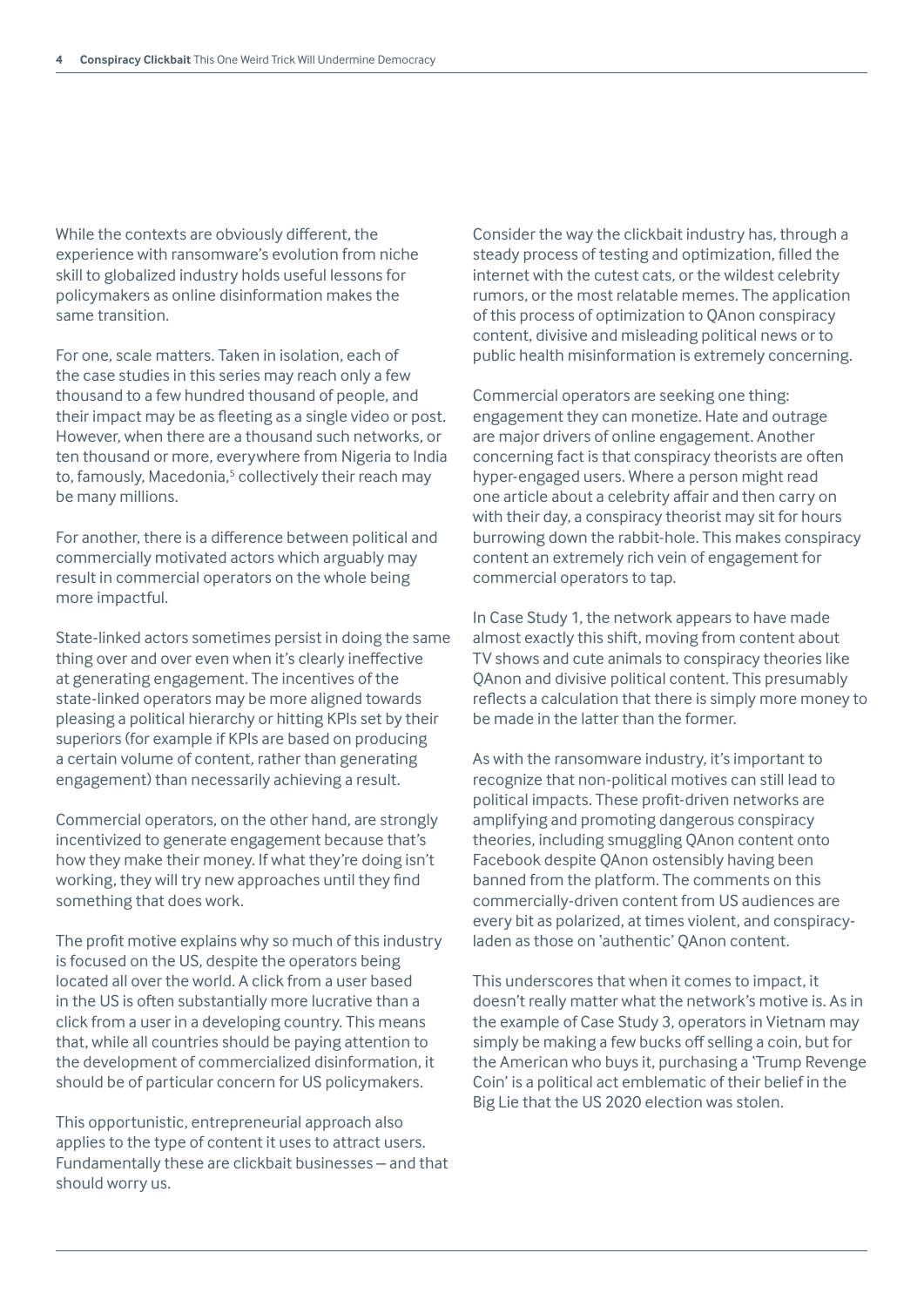The good news is that at least some of the tools needed to address this already exist. Anti-spam measures implemented by social media platforms appear to be successful in removing at least some components of these networks. However, it is clear that account deletions and takedowns for spam-like behavior will not be enough to deter them from coming back.

Closer cooperation within the social media companies between teams working on addressing spam and influence operations, and perhaps also teams working on other security concerns (for example the abuse of hacked accounts, as seen in Case Study 1) could help to respond to commercial networks with political impacts in a more effective and lasting way.

Commercial actors did not start this fire, but they will fuel it and help it grow. Unless steps are taken to address the growth of the conspiracy clickbait industry, collectively these many small operations are likely to crank up the heat in an already over-heated information environment, creating public discourse which is more politically divisive, more toxic and more riddled with conspiracy theories.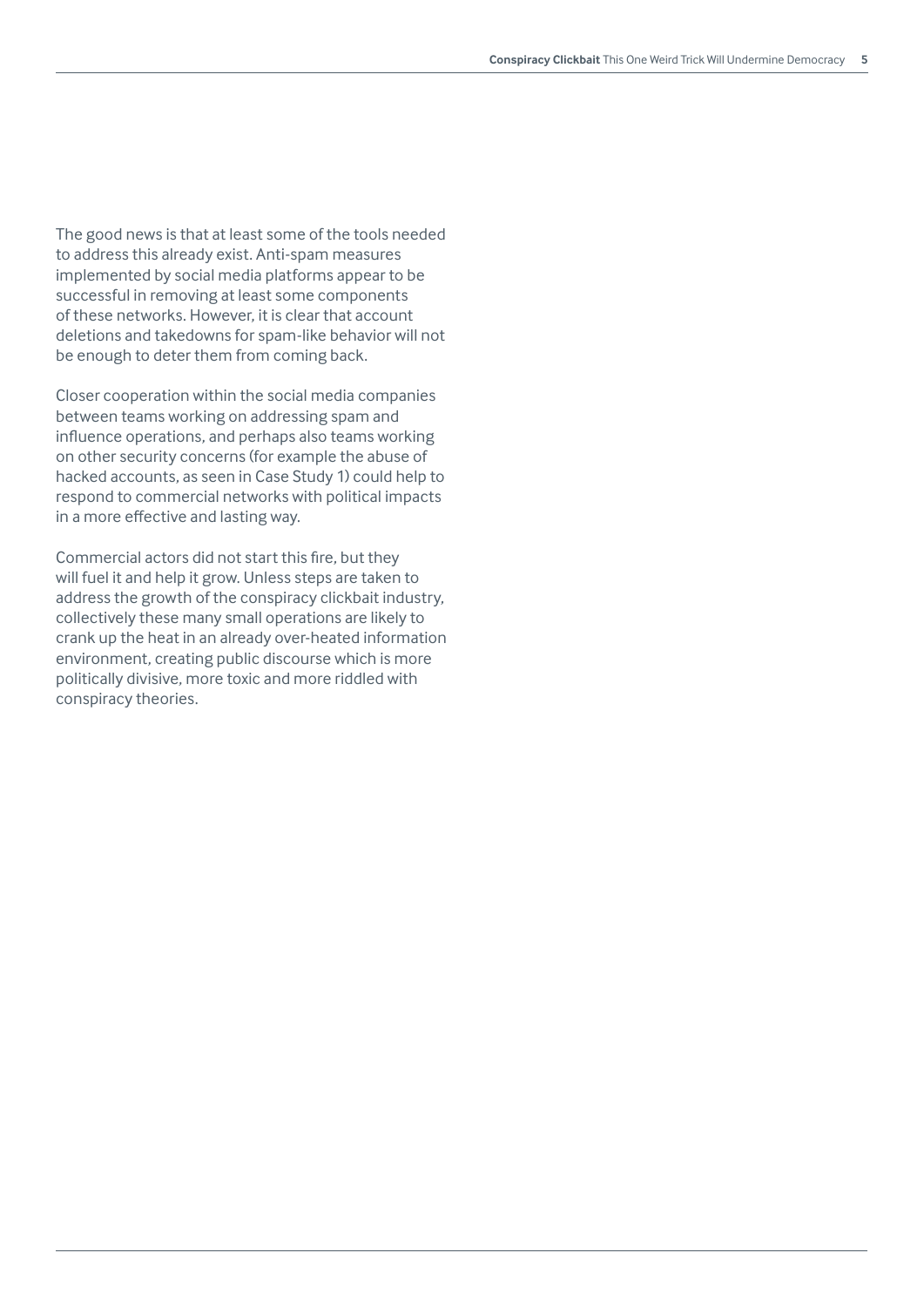## **Endnotes**

- 1. Lim, Gabrielle. 'The Risks of Exaggerating Foreign Influence Operations and Disinformation', Centre for International Governance Innovation, 7 August 2020, [https://www.cigionline.org/articles/risks-exaggerating-foreign-influence-operations-and-disinformation/](https://www.cigionline.org/articles/risks-exaggerating-foreign-influence-operations-and-disinformati)
- 2. Osborne, Charlie. 'The cost of ransomware attacks worldwide will go beyond \$265 billion in the next decade', ZD Net, 7 June 2021, [https://www.zdnet.com/article/the-cost-of-ransomware-around-the-globe-to-go-beyond-265-billion-in-the-next-decade/](https://www.zdnet.com/article/the-cost-of-ransomware-around-the-globe-to-go-beyond-265-billion-in-th)
- 3. Wetsman, Nicole. 'Hospitals say cyberattacks increase death rates and delay patient care', The Verge, 27 September 2021, <https://www.theverge.com/2021/9/27/22696097/hospital-ransomware-cyberattack-death-rates-patients>
- 4. Sanger, David E and Nicole Perlroth. 'Pipeline Attack Yields Urgent Lessons About U.S. Cybersecurity', New York Times, 14 May 2021, <https://www.nytimes.com/2021/05/14/us/politics/pipeline-hack.html>
- 5. 'The fake news machine: Inside a town gearing up for 2020', CNN,<https://money.cnn.com/interactive/media/the-macedonia-story/>